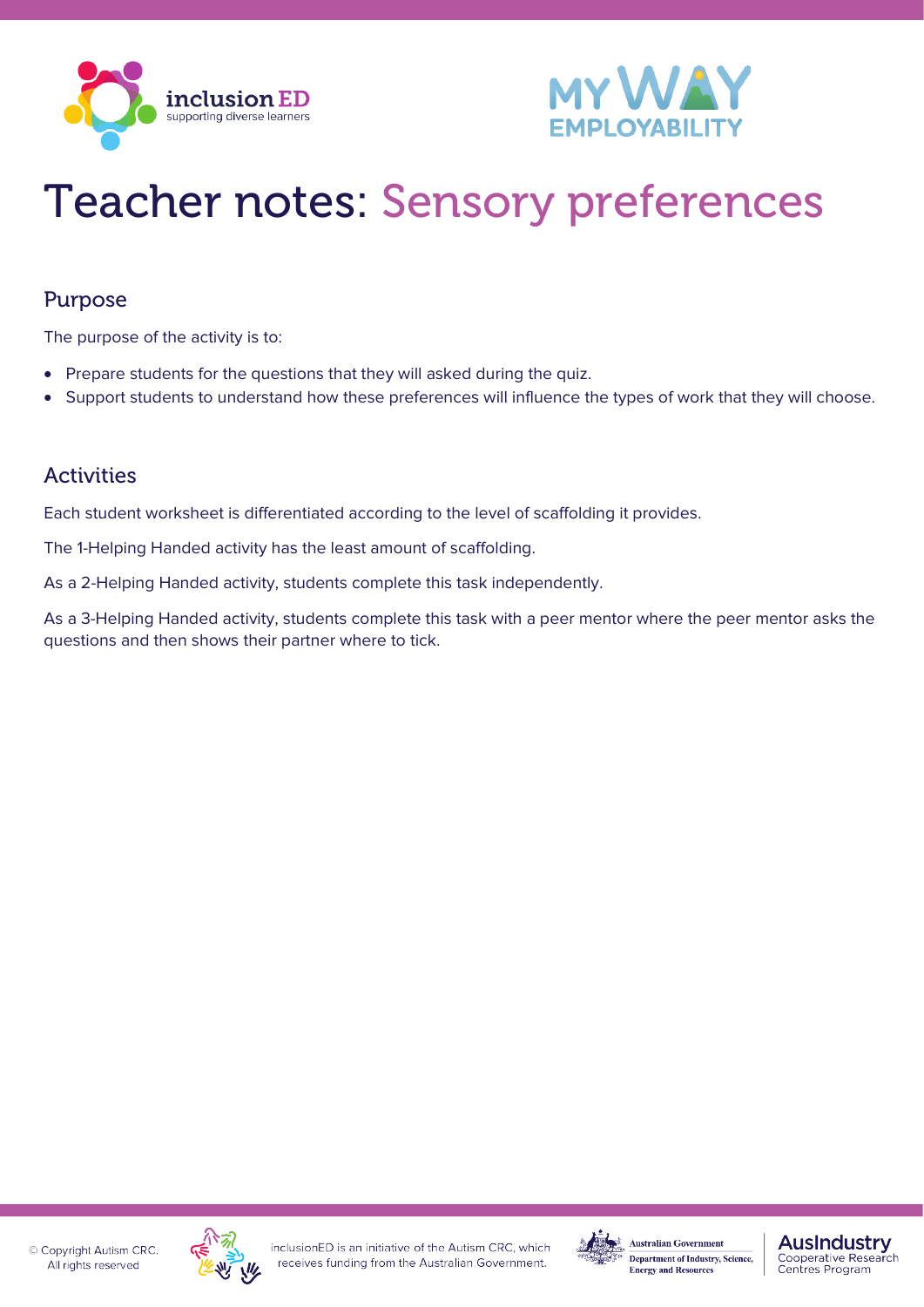# Sensory preferences

### Student worksheet

Read, or have a partner read the student description below.

### Rhiannon



Rhiannon wants to be a lifeguard. She's not sure that it's the job for her.

Rhiannon likes to meet lots of different people each day and prefers to work the same days and hours every week. She likes to be very active.

Rhiannon has a skin condition that means she has a very itchy scalp and needs to wear loose fitting hats that allow her scalp to "breathe".

### Now think about what a lifeguard does at work. Where does a lifeguard work?

| This job is<br>and can be $\ldots$ | $\Box$ mostly inside<br>$\Box$ quiet | $\Box$ mostly outside<br>$\Box$ noisy | $\Box$ either<br>$\Box$ either |
|------------------------------------|--------------------------------------|---------------------------------------|--------------------------------|
| Lifeguards work                    | $\Box$ on their own                  | $\Box$ with others                    | $\Box$ either                  |
| Lifeguards work with               | $\Box$ familiar people               | $\Box$ new people                     | $\Box$ either                  |
| Lifeguards work in                 | $\Box$ only 1 place                  | $\Box$ many different places          | $\Box$ either                  |
| Lifequards work                    | $\Box$ on a regular schedule         | $\Box$ different hours and times      |                                |
| (tick all that apply)              | $\Box$ moving around (active)        | $\Box$ sitting down                   |                                |
| Lifequards                         | $\Box$ wear safety equipment         | $\Box$ don't wear safety equipment    | $\Box$ either                  |

\_\_\_\_\_\_\_\_\_\_\_\_\_\_\_\_\_\_\_\_\_\_\_\_\_\_\_\_\_\_\_\_\_\_\_\_\_\_\_\_\_\_\_\_\_\_\_\_\_\_\_\_\_\_\_\_\_\_\_\_\_\_\_\_\_\_\_\_\_\_\_\_\_\_\_\_\_\_\_\_\_\_\_

\_\_\_\_\_\_\_\_\_\_\_\_\_\_\_\_\_\_\_\_\_\_\_\_\_\_\_\_\_\_\_\_\_\_\_\_\_\_\_\_\_\_\_\_\_\_\_\_\_\_\_\_\_\_\_\_\_\_\_\_\_\_\_\_\_\_\_\_\_\_\_\_\_\_\_\_\_\_\_\_\_\_\_

\_\_\_\_\_\_\_\_\_\_\_\_\_\_\_\_\_\_\_\_\_\_\_\_\_\_\_\_\_\_\_\_\_\_\_\_\_\_\_\_\_\_\_\_\_\_\_\_\_\_\_\_\_\_\_\_\_\_\_\_\_\_\_\_\_\_\_\_\_\_\_\_\_\_\_\_\_\_\_\_\_\_\_

\_\_\_\_\_\_\_\_\_\_\_\_\_\_\_\_\_\_\_\_\_\_\_\_\_\_\_\_\_\_\_\_\_\_\_\_\_\_\_\_\_\_\_\_\_\_\_\_\_\_\_\_\_\_\_\_\_\_\_\_\_\_\_\_\_\_\_\_\_\_\_\_\_\_\_\_\_\_\_\_\_\_\_

\_\_\_\_\_\_\_\_\_\_\_\_\_\_\_\_\_\_\_\_\_\_\_\_\_\_\_\_\_\_\_\_\_\_\_\_\_\_\_\_\_\_\_\_\_\_\_\_\_\_\_\_\_\_\_\_\_\_\_\_\_\_\_\_\_\_\_\_\_\_\_\_\_\_\_\_\_\_\_\_\_\_\_

\_\_\_\_\_\_\_\_\_\_\_\_\_\_\_\_\_\_\_\_\_\_\_\_\_\_\_\_\_\_\_\_\_\_\_\_\_\_\_\_\_\_\_\_\_\_\_\_\_\_\_\_\_\_\_\_\_\_\_\_\_\_\_\_\_\_\_\_\_\_\_\_\_\_\_\_\_\_\_\_\_\_\_

### What else can you say about the work of a lifeguard?

### Do you think that being a lifeguard will suit Rhiannon?

### Why/Why not?

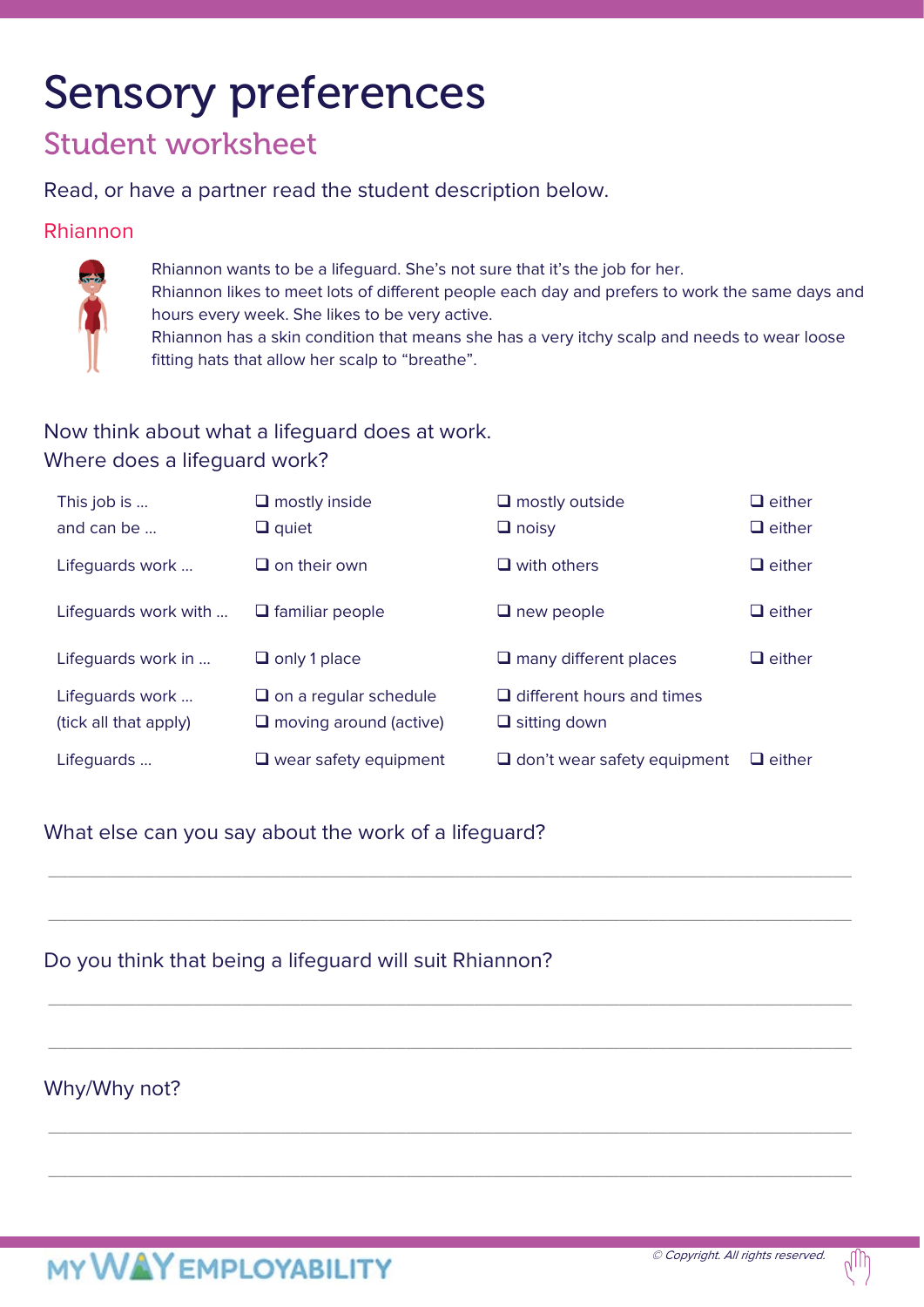### Choose two jobs

from the pictures below or choose your own

Describe all sensory aspects including:

- Location
- Noise levels
- Working with others or mostly on their own
- Working with the same people in a team or with many different people
- Active or sedentary
- Wearing safety gear























Job 1

Describe the work involved:

Could this job suit you? Why or why not?

\_\_\_\_\_\_\_\_\_\_\_\_\_\_\_\_\_\_\_\_\_\_\_\_\_\_\_\_\_\_\_\_\_\_\_\_\_\_\_

\_\_\_\_\_\_\_\_\_\_\_\_\_\_\_\_\_\_\_\_\_\_\_\_\_\_\_\_\_\_\_\_\_\_\_\_\_\_\_

\_\_\_\_\_\_\_\_\_\_\_\_\_\_\_\_\_\_\_\_\_\_\_\_\_\_\_\_\_\_\_\_\_\_\_\_\_\_\_

\_\_\_\_\_\_\_\_\_\_\_\_\_\_\_\_\_\_\_\_\_\_\_\_\_\_\_\_\_\_\_\_\_\_\_\_\_\_\_

\_\_\_\_\_\_\_\_\_\_\_\_\_\_\_\_\_\_\_\_\_\_\_\_\_\_\_\_\_\_\_\_\_\_\_\_\_\_\_

\_\_\_\_\_\_\_\_\_\_\_\_\_\_\_\_\_\_\_\_\_\_\_\_\_\_\_\_\_\_\_\_\_\_\_\_\_\_\_

\_\_\_\_\_\_\_\_\_\_\_\_\_\_\_\_\_\_\_\_\_\_\_\_\_\_\_\_\_\_\_\_\_\_\_\_\_\_\_

\_\_\_\_\_\_\_\_\_\_\_\_\_\_\_\_\_\_\_\_\_\_\_\_\_\_\_\_\_\_\_\_\_\_\_\_\_\_\_

\_\_\_\_\_\_\_\_\_\_\_\_\_\_\_\_\_\_\_\_\_\_\_\_\_\_\_\_\_\_\_\_\_\_\_\_\_\_\_

\_\_\_\_\_\_\_\_\_\_\_\_\_\_\_\_\_\_\_\_\_\_\_\_\_\_\_\_\_\_\_\_\_\_\_\_\_\_\_

\_\_\_\_\_\_\_\_\_\_\_\_\_\_\_\_\_\_\_\_\_\_\_\_\_\_\_\_\_\_\_\_\_\_\_\_\_\_\_

\_\_\_\_\_\_\_\_\_\_\_\_\_\_\_\_\_\_\_\_\_\_\_\_\_\_\_\_\_\_\_\_\_\_\_\_\_\_\_

\_\_\_\_\_\_\_\_\_\_\_\_\_\_\_\_\_\_\_\_\_\_\_\_\_\_\_\_\_\_\_\_\_\_\_\_\_\_\_

\_\_\_\_\_\_\_\_\_\_\_\_\_\_\_\_\_\_\_\_\_\_\_\_\_\_\_\_\_\_\_\_\_\_\_\_\_\_\_

\_\_\_\_\_\_\_\_\_\_\_\_\_\_\_\_\_\_\_\_\_\_\_\_\_\_\_\_\_\_\_\_\_\_\_\_\_\_\_

\_\_\_\_\_\_\_\_\_\_\_\_\_\_\_\_\_\_\_\_\_\_\_\_\_\_\_\_\_\_\_\_\_\_\_\_\_\_\_

\_\_\_\_\_\_\_\_\_\_\_\_\_\_\_\_\_\_\_\_\_\_\_\_\_\_\_\_\_\_\_\_\_\_\_\_\_\_\_

\_\_\_\_\_\_\_\_\_\_\_\_\_\_\_\_\_\_\_\_\_\_\_\_\_\_\_\_\_\_\_\_\_\_\_\_\_\_\_

\_\_\_\_\_\_\_\_\_\_\_\_\_\_\_\_\_\_\_\_\_\_\_\_\_\_\_\_\_\_\_\_\_\_\_\_\_\_\_

\_\_\_\_\_\_\_\_\_\_\_\_\_\_\_\_\_\_\_\_\_\_\_\_\_\_\_\_\_\_\_\_\_\_\_\_\_\_\_

### Job 2

Describe the work involved:

Could this job suit you? Why or why not?

## **MY WAY EMPLOYABILITY**

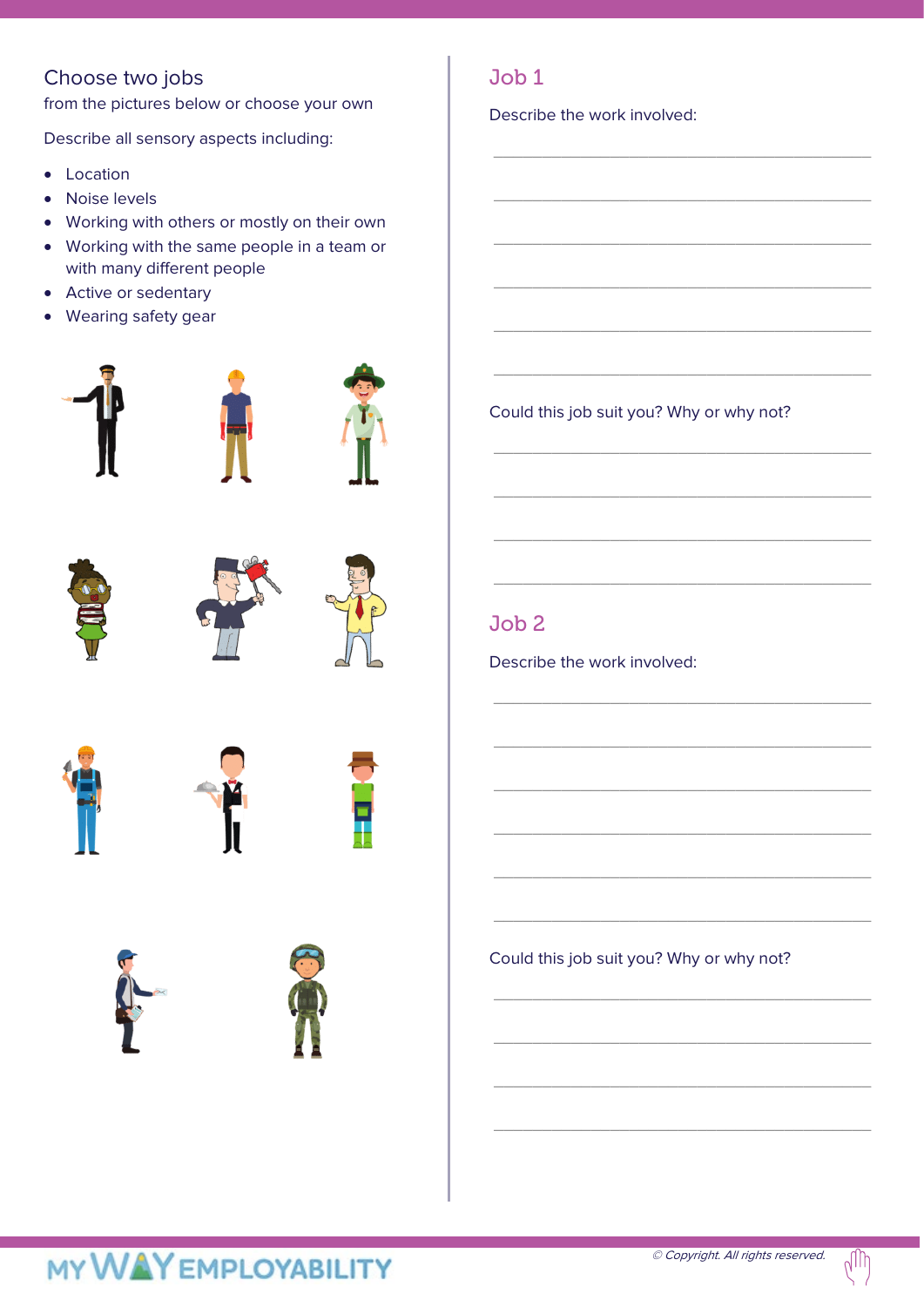# Sensory preferences

### Student worksheet

#### Read, or have a partner read about Rhiannon:

#### Rhiannon



Rhiannon wants to be a lifeguard. She's not sure that it's the job for her. Rhiannon likes to meet lots of different people each day and prefers to work the same days and

hours every week. She likes to be very active.

Rhiannon has a skin condition that means she has a very itchy scalp and needs to wear loose fitting hats.

### What does a lifeguard do at work? Where does a lifeguard work?

| This job is<br>and can be $\ldots$       | $\Box$ mostly inside<br>$\Box$ quiet                          | $\Box$ mostly outside<br>$\Box$ noisy                   | $\Box$ either<br>$\Box$ either |
|------------------------------------------|---------------------------------------------------------------|---------------------------------------------------------|--------------------------------|
| Lifeguards work                          | $\Box$ on their own                                           | $\Box$ with others                                      | $\Box$ either                  |
| Lifequards work with                     | $\Box$ familiar people                                        | $\Box$ new people                                       | $\Box$ either                  |
| Lifeguards work in                       | $\Box$ only 1 place                                           | $\Box$ many different places                            | $\Box$ either                  |
| Lifequards work<br>(tick all that apply) | $\Box$ on a regular schedule<br>$\Box$ moving around (active) | $\Box$ different hours and times<br>$\Box$ sitting down |                                |
| Lifeguards                               | $\Box$ wear safety equipment                                  | $\Box$ don't wear safety equipment                      | $\Box$ either                  |

\_\_\_\_\_\_\_\_\_\_\_\_\_\_\_\_\_\_\_\_\_\_\_\_\_\_\_\_\_\_\_\_\_\_\_\_\_\_\_\_\_\_\_\_\_\_\_\_\_\_\_\_\_\_\_\_\_\_\_\_\_\_\_\_\_\_\_\_\_\_\_\_\_\_\_\_\_\_\_\_\_\_\_

\_\_\_\_\_\_\_\_\_\_\_\_\_\_\_\_\_\_\_\_\_\_\_\_\_\_\_\_\_\_\_\_\_\_\_\_\_\_\_\_\_\_\_\_\_\_\_\_\_\_\_\_\_\_\_\_\_\_\_\_\_\_\_\_\_\_\_\_\_\_\_\_\_\_\_\_\_\_\_\_\_\_\_

\_\_\_\_\_\_\_\_\_\_\_\_\_\_\_\_\_\_\_\_\_\_\_\_\_\_\_\_\_\_\_\_\_\_\_\_\_\_\_\_\_\_\_\_\_\_\_\_\_\_\_\_\_\_\_\_\_\_\_\_\_\_\_\_\_\_\_\_\_\_\_\_\_\_\_\_\_\_\_\_\_\_\_

\_\_\_\_\_\_\_\_\_\_\_\_\_\_\_\_\_\_\_\_\_\_\_\_\_\_\_\_\_\_\_\_\_\_\_\_\_\_\_\_\_\_\_\_\_\_\_\_\_\_\_\_\_\_\_\_\_\_\_\_\_\_\_\_\_\_\_\_\_\_\_\_\_\_\_\_\_\_\_\_\_\_\_

\_\_\_\_\_\_\_\_\_\_\_\_\_\_\_\_\_\_\_\_\_\_\_\_\_\_\_\_\_\_\_\_\_\_\_\_\_\_\_\_\_\_\_\_\_\_\_\_\_\_\_\_\_\_\_\_\_\_\_\_\_\_\_\_\_\_\_\_\_\_\_\_\_\_\_\_\_\_\_\_\_\_\_

\_\_\_\_\_\_\_\_\_\_\_\_\_\_\_\_\_\_\_\_\_\_\_\_\_\_\_\_\_\_\_\_\_\_\_\_\_\_\_\_\_\_\_\_\_\_\_\_\_\_\_\_\_\_\_\_\_\_\_\_\_\_\_\_\_\_\_\_\_\_\_\_\_\_\_\_\_\_\_\_\_\_\_

### What else can you say about the work of a lifeguard?

### Do you think that being a lifeguard will suit Rhiannon?

### Why/Why not?

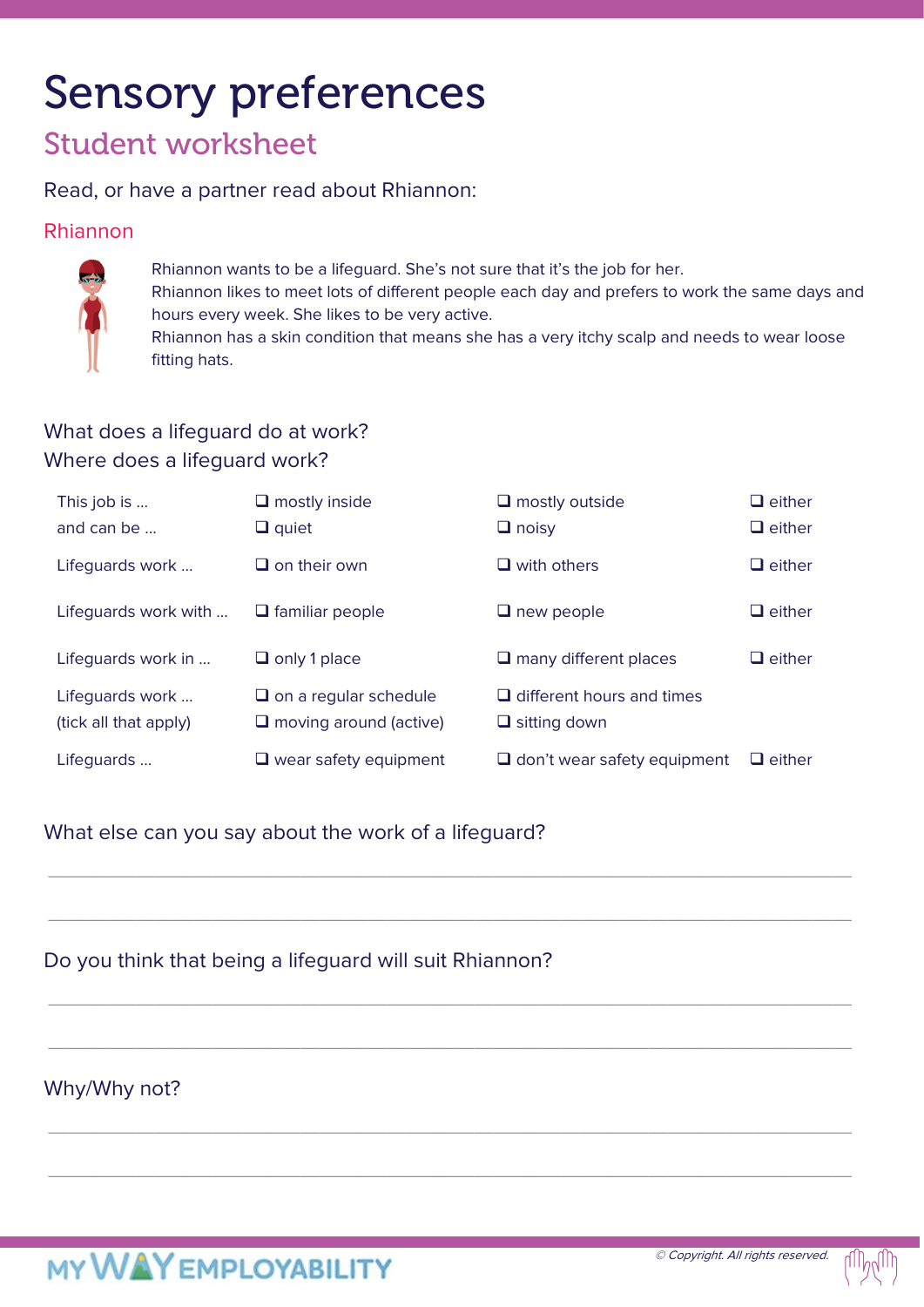

### What does a paramedic do at work? Where does a paramedic work?

| This job is<br>and can be                   | $\Box$ mostly inside<br>$\Box$ quiet                          | $\Box$ mostly outside<br>$\Box$ noisy                   | $\Box$ either<br>$\Box$ either |
|---------------------------------------------|---------------------------------------------------------------|---------------------------------------------------------|--------------------------------|
| Paramedics work                             | $\Box$ on their own                                           | $\Box$ with others                                      | $\Box$ either                  |
| Paramedics work with $\Box$ familiar people |                                                               | $\Box$ new people                                       | $\Box$ either                  |
| Paramedics work in                          | $\Box$ only 1 place                                           | $\Box$ many different places                            | $\Box$ either                  |
| Paramedics work<br>(tick all that apply)    | $\Box$ on a regular schedule<br>$\Box$ moving around (active) | $\Box$ different hours and times<br>$\Box$ sitting down |                                |
| Paramedics                                  | $\Box$ wear safety equipment                                  | $\Box$ don't wear safety equipment                      | $\Box$ either                  |
|                                             |                                                               |                                                         |                                |

\_\_\_\_\_\_\_\_\_\_\_\_\_\_\_\_\_\_\_\_\_\_\_\_\_\_\_\_\_\_\_\_\_\_\_\_\_\_\_\_\_\_\_\_\_\_\_\_\_\_\_\_\_\_\_\_\_\_\_\_\_\_\_\_\_\_\_\_\_\_\_\_\_\_\_\_\_\_\_\_\_\_\_

\_\_\_\_\_\_\_\_\_\_\_\_\_\_\_\_\_\_\_\_\_\_\_\_\_\_\_\_\_\_\_\_\_\_\_\_\_\_\_\_\_\_\_\_\_\_\_\_\_\_\_\_\_\_\_\_\_\_\_\_\_\_\_\_\_\_\_\_\_\_\_\_\_\_\_\_\_\_\_\_\_\_\_

\_\_\_\_\_\_\_\_\_\_\_\_\_\_\_\_\_\_\_\_\_\_\_\_\_\_\_\_\_\_\_\_\_\_\_\_\_\_\_\_\_\_\_\_\_\_\_\_\_\_\_\_\_\_\_\_\_\_\_\_\_\_\_\_\_\_\_\_\_\_\_\_\_\_\_\_\_\_\_\_\_\_\_

\_\_\_\_\_\_\_\_\_\_\_\_\_\_\_\_\_\_\_\_\_\_\_\_\_\_\_\_\_\_\_\_\_\_\_\_\_\_\_\_\_\_\_\_\_\_\_\_\_\_\_\_\_\_\_\_\_\_\_\_\_\_\_\_\_\_\_\_\_\_\_\_\_\_\_\_\_\_\_\_\_\_\_

### What else can you say about the work of a paramedic?

Would being a paramedic suit you?